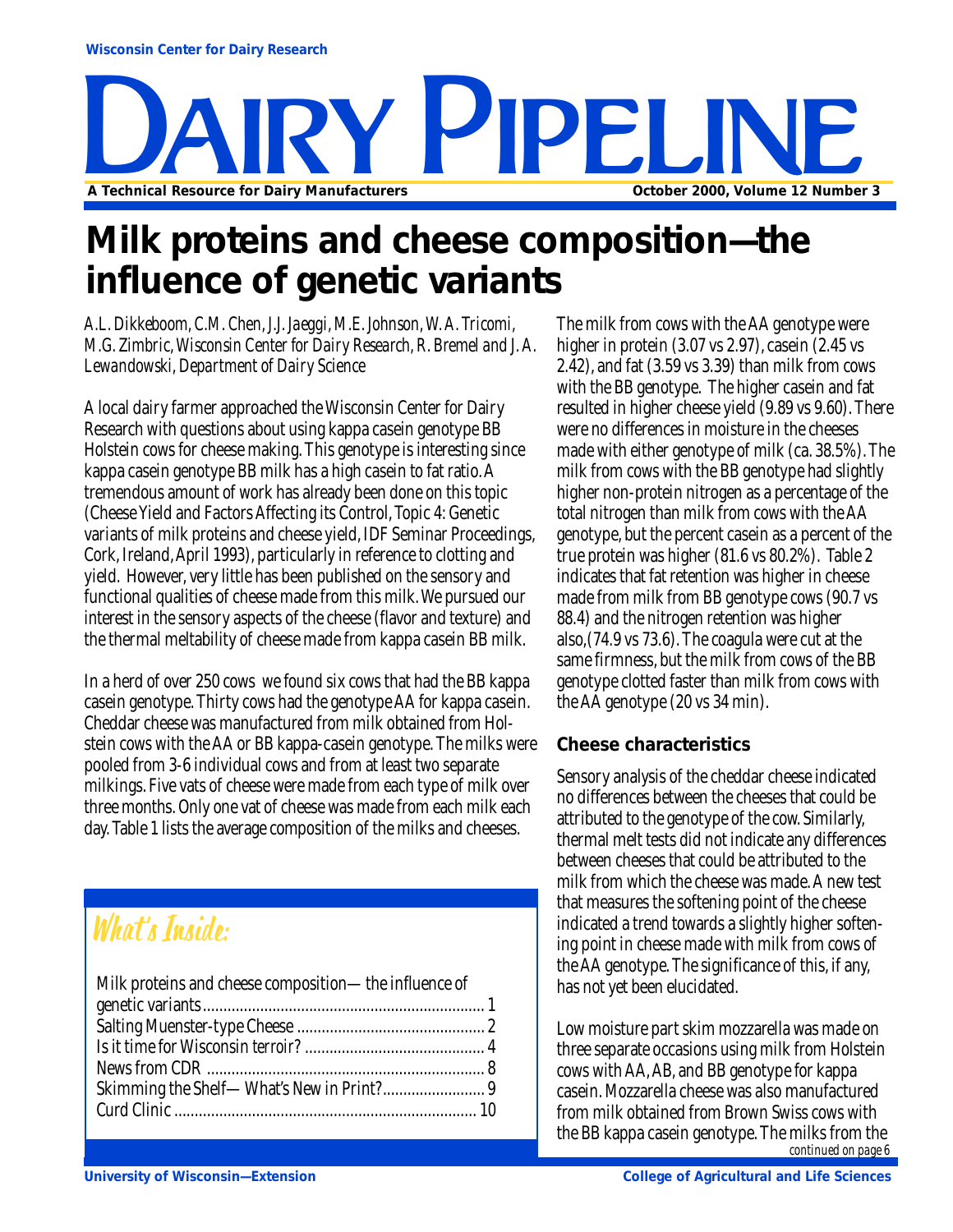# **Salting Muenster-type Cheese**

L. Ponce De Leon-Gonzalez<sup>1</sup>, W. L. Wendorff<sup>2,3</sup> , B. H. Ingham<sup>2</sup>, J. J. Jaeggi<sup>4</sup> and K.B.Houck<sup>4</sup>, University of Wisconsin-*Madison*

#### **Summary**

Muenster-type cheeses were salted by immersion in a traditional saturated brine solution or by direct addition of salt to the curd. Cheeses were evaluated at 0, 30, 60, 90, 120 and 180 days of age for numbers and type of microflora, casein hydrolysis and amounts of free fatty acids. No significant differences were found in the populations of starter, lactobacilli and yeast for the brine and direct salted cheeses. The amounts of free fatty acids liberated were similar for both cheeses. The hydrolysis of  $\alpha_{\rm sl}$ -casein was complete at 90 days of age while only 40% of the β-casein was hydrolyzed at 180 days of age. The center of the brine salted cheeses had the highest number of starter microorganisms, followed by the middle and outer layers, respectively. The salt concentrations were similar in the three layers after 4 months of age. Results of this study show that comparable Muenster-type cheese can be produced with either of the salting procedures. With direct salt addition to curd, a 59% reduction in salt emissions from the Muenster manufacturing process were experienced**.**

Muenster cheese is a traditional brine salted cheese. However, recent restrictions on chloride (Cl) discharges into the environment (6) suggest that it might be time to reassess the traditional process. On average, brine solution discharges from cheese plants range from 637 mg of Cl/L to 911 mg of Cl /L (6), far exceeding proposed limits. High concentrations of chlorides in water are a health hazard to people with heart or kidney disease, prompting the Wisconsin Department of Natural Resources (DNR) to propose lowering the chloride standard. They suggest reducing chlorides in surface water discharges from 395 mg of Cl /L to 310 mg of Cl /L (8). With these environmental restrictions on chloride discharges (3, 5, 7, 8), cheese plants may need to consider new salting procedures for some of the traditional European brine-salted cheeses (1).

Salt influences the sensory characteristics of cheese. It is an important flavor additive and it also controls the growth of the starter culture and secondary microflora that contribute to the final flavor of cheese. The most common ways of salting cheese are: direct addition of salt to the curd, rubbing dry salt on the surface of the cheese, and submerging the block of cheese in a saturated brine solution (4). The extent of salt absorption influences the final composition of the cheese. For example, as the cheese absorbs salt, whey is expelled and the cheese reaches the proper moisture content (7).

Along with the problems caused by chloride discharges, brine solutions raise other issues. For example, they may become contaminated with microorganisms that affect the quality of the cheese. In addition, brine salted cheeses also are more likely to vary in chemical composition, which also affects cheese quality. Disposal of contaminated brine is a major problem for cheesemakers (6).

#### **Alternative procedures**

Several researchers have developed alternativeprocedures for salting cheeses. Barbano et al. (1) modified the manufacture of mozzarella cheese with a stirred curd, no-brine procedure. The curd was stirred during and after whey was drained, until the curd pH reached 5.50. Salt was added while the curd was continuously stirred. When the curd reached a pH of 5.30, the curd was stretched, molded and then cooled with water. Another no-brine, non-pasta filata process for mozzarella cheese was developed by the Wisconsin Center for Dairy Research (2). In this process, the curd was stirred, washed, and salted by direct addition of salt. This new procedure also improved the functional characteristics of the cheese, including melt and stretch.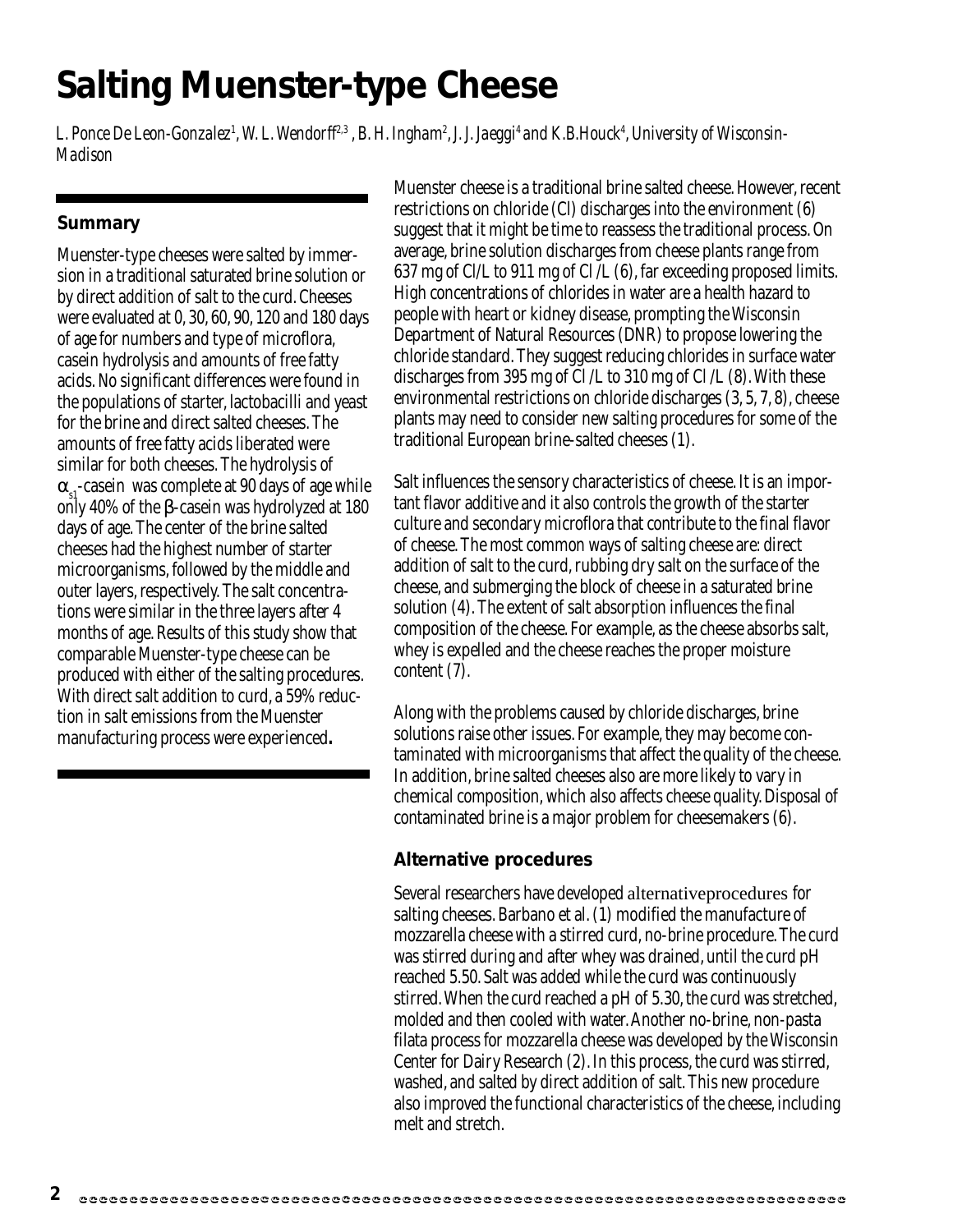Our objectives during this study were to determine the feasibility of directly adding salt rather than brine salting for Muenstertype cheeses. We also assessed the impact of the salting procedure on the composition of Muenster-type cheeses.

Previous researchers (1,2) have eliminated problems associated with brine salting by adding salt directly to the curd before molding or hooping. In the direct salted Muenster-type cheese, we added 24.9 g of salt per kg of cheese and we lost 10.2 g of salt/ kg of cheese in the form of salty whey. In the brine salted Muenster-type cheese, we experienced a 3% decrease in moisture of the cheese during brining due to the whey expulsion into the brine. This increase in brine volume represented excess brine solution that required disposal. Besides this salt loss, Muenster cheesemakers also experience contaminated brines periodically that require disposal. A typical Muenster cheesemaker uses about 4 liters of brine to properly immerse and brine 1 kg of cheese. Based on an industry survey (6), a typical Muenster plant would use the brine for 3 months before disposal due to contamination. Assuming 20 production days per month and 3 months of brine usage, each liter of brine would have treated 15 kg of cheese. The disposal of that brine represents the equivalent of 18.4 g of salt discharged per kg of cheese. With disposal of the excess brine from whey expulsion plus disposal of the contaminated brine the total salt discharge is equivalent to 25 g of salt/kg of cheese. By changing the salting procedure of Muenster cheese to directly add salt to the curd, a cheesemaker could reduce the salt discharge from the Muenster cheesemaking process by 59%.

Based on the results of this study, we concluded that the method of applying salt did not affect the final composition of Muenstertype cheeses. We found that the hydrolysis of  $\alpha_{st}$ -casein and βcasein was not significantly different between the brine and direct salted cheeses. The TCA soluble nitrogen was not significantly different between the brine and direct salted cheeses, either. Sensory analyses were not conducted on these cheeses, however, a licensed cheese grader found the two types of cheese comparable. By directly adding salt to the curd in the Muenster manufacturing process, an acceptable cheese can be produced, while significantly reducing chloride discharges.

#### **References**

1. Barbano, D.M., J. J. Yun, and P. S. Kindstedt. 1994. Mozzarella cheese making by a stirred curd, no brine procedure*.* J. Dairy Sci. 77:2687-2694.

2. Chen, C.M., *Pizza cheese*, . 1999, Patent pending PQ 7101US. Wisconsin Center for Dairy Research. Univ. of Wisconsin-Madison.

3. Matzke, S., and W. L. Wendorff. 1993. Chloride in cheese manufacturing wastes to be landspread on agricultural land*.* Bioresource Technol. 46:251-253.

4. Morris, H.A., T. P. Guinee, and P.F. Fox. 1985. Salt diffusion in cheddar cheese*.* J. Dairy Sci. 68:1851- 1858.

5. Wendorff, W.L., 1993. Revised guidelines for landspreading whey and whey permeate. UW Dairy Alert. June 1, 1993. Dept. of Food Science. Univ of Wisconsin-Madison

6. Wendorff, W.L., 1996. Chloride regulation update. UW Dairy Pipeline. 8(2): 9. Center for Dairy Research. Univ. of Wisconsin-Madison.

7. Wendorff, W. L., and M. E. Johnson. 1991 Care and maintenance of salt brines. Pages 63 69 *in* Proc. 28th Marschall Italian Cheese Seminar. Rhone Poulanc, Madison, WI.

8. Wisconsin Department of Natural Resources. 1999. Proposed regulation of surface water discharges of chloride*.* June 1999. WDNR, Madison, WI.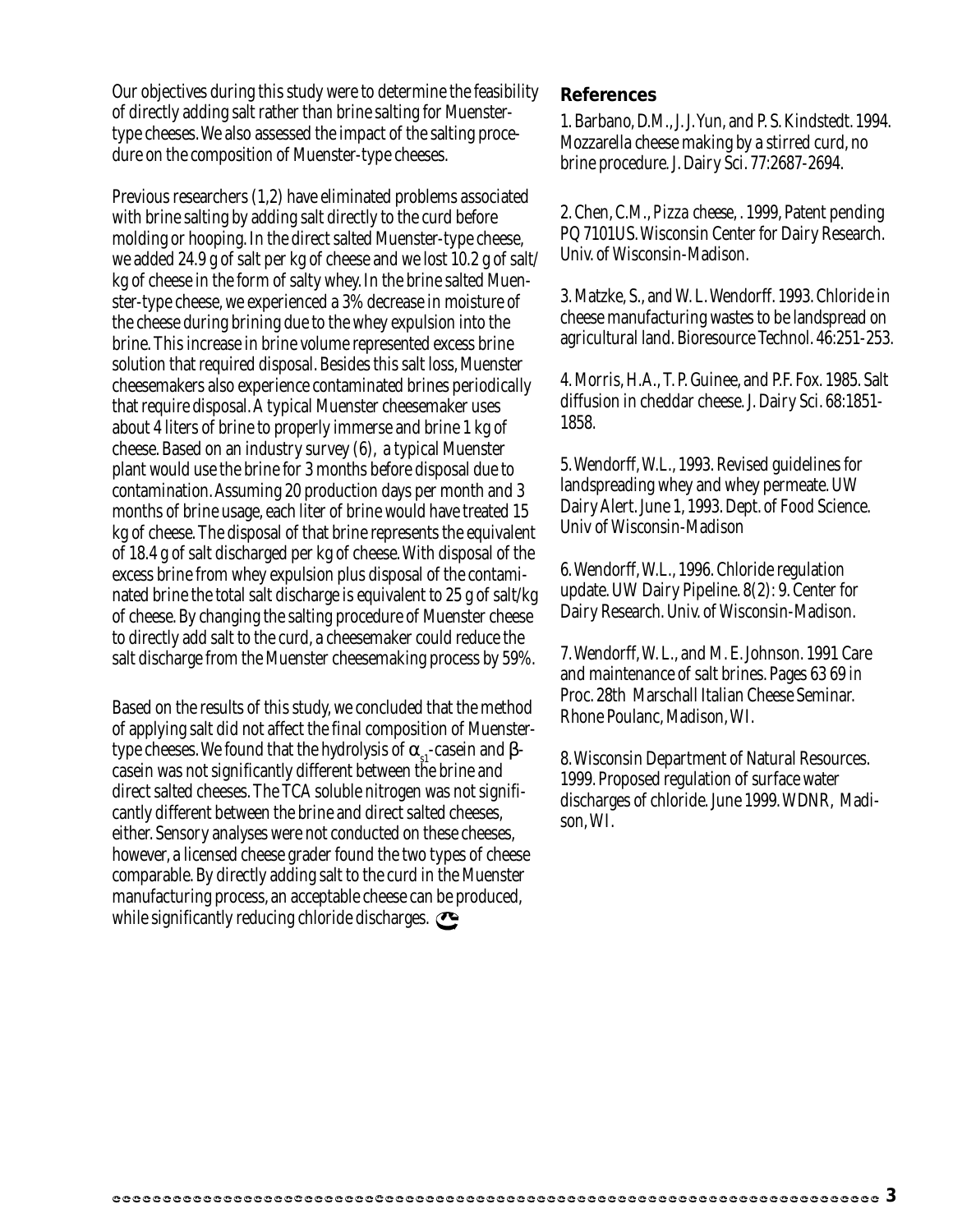*Terroir* … refers to the link between taste and place, not just the soil, minerals, earth and climate but also the culture and sense of identity.

# **Is it time for Wisconsin** *terroir***?**

Propelled by stories of mad cow disease, irradiation for safety, genetically modified organisms, and the USDA review of the size of holes in Swiss cheese, media coverage of food issues has become rather common. A quick look at the European press indicates that public interest in food issues is even higher overseas. The International Institute at the University of Wisconsin-Madison took advantage of this attention and recently hosted a conference focusing on "Taste, Technology and *Terroir*: A Transatlantic Dialogue on Food as Culture."

The intent was to look at the idea of food as culture, and "to examine the ways in which food, science and politics come together in the arena of genetically modified food (GMF)." In addition, the conference focused on "the changing relationships in these areas between France, the European Union, and the US, with a focus on Wisconsin."

First, I can tell you that the conference was rather fun—the talk was about food and culture and the culture wasn't even a microorganism! I can also suggest that Wisconsin cheesemakers pay attention to the French. Here's why.

*Terroir* is a French word, perhaps more accurately described as a French concept, that really has no equivalent in English. It refers to the link between taste and place, not just the soil, minerals, earth and climate but also the culture and sense of identity. Amy Trubeck, New England Culinary Institute, explains that it is important to the French, and much more understandable and apparent, that place influences the taste of food. The French have faith in "a method of nurturing nature" that allows taste of place to exist. They take cultural stewardship very seriously, controlling the link between taste and place with the Appellation d'Origine Controlee, or AOC protection. AOC regulations establish precise definitions, for an AOC cheese this could spell out the type of milk, region and method of production and the length of affinage.

Of course, it is French wine that often comes to mind when terroir is the topic. Robb Walsh, of the Houston Press, and author of the "Reign of Terroir," (Natural History, Dec/Jan 2000) notes that terroir "is often used to describe how a combination of environmental factors ultimately affects the flavor of wine. Terroir is said sometimes to be connected to vineyard conditions and sometimes to the flavor the earth in the wine." However, although Walsh finds terroir "a lovely romantic idea, it's not always demonstrable." That may not even matter, Walsh notes that the concept of terroir has succeeded in "making a place a brand name." Champagne may be the best example, although Roquefort is certainly one most of us can relate to easily.

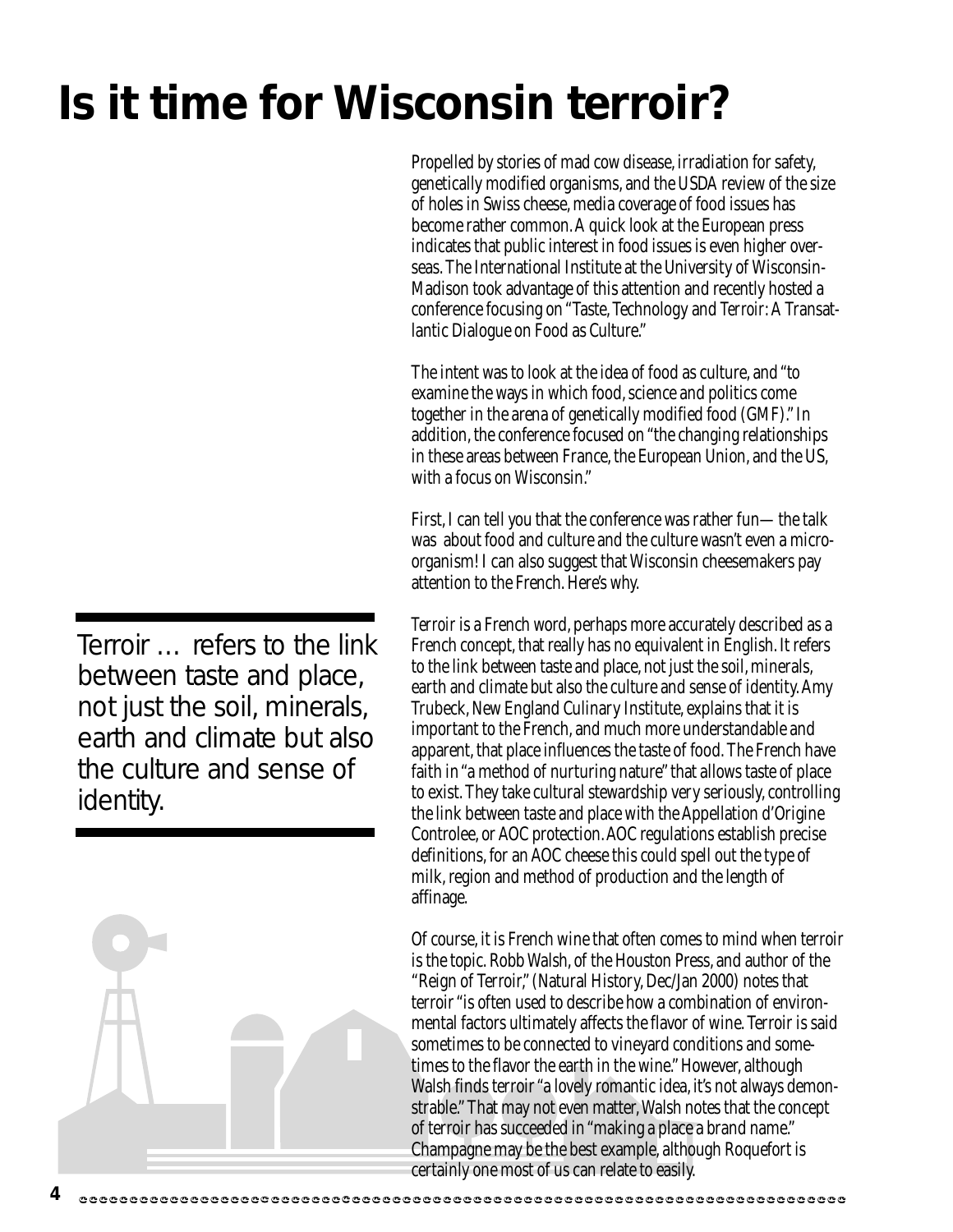Roquefort is a French AOC cheese, in fact it the first AOC cheese, granted AOC protection in 1925. Only ewes from particular regions of France produce milk for Roquefort, although it is the place of ripening —the caves of Roquefort—that make it truly unique. By 1411, when Charles VI granted them a monopoly, the people of Roquefort had been ripening cheese in these naturally ventilated caves for hundreds of years. Faults and fissures, called fluerines, function as chimneys and help maintain a constant humidity and temperature that also nurtures the blue mold, *Penicillium roqueforti*.

Roquefort is one of the most popular French cheeses, distinctively flavored by place. However it is only one of many French cheeses defined by the landscape. Page through Masui and Yamada's "French Cheeses" and you will find that Bleu de Termignon is made by a woman who keeps her cows high up in the National Park of Vanoise, "where the animals feed on grass and flowers. It is here that the source of the mold is found." Or Bleu du Haut Jura, an AOC cheese made from the milk of cows who "graze in the mountains of Jura. It is said that the mold of the mountain grass and flowers passes into the milk, where it flourishes."

Since the  $13<sup>th</sup>$  century people in the Jura mountains have also produced another popular French cheese, Comte, from raw cows milk. Published in a recent Journal of Dairy Science (2000 J Dairy Sci 83:1692-1704) is a study comparing flavor attributes of Comte by geographical region. Monnet, Berodier, and Badot sorted 20 cheese cooperatives into subsections, first by geography and then, independently, by sensory panels. They found that "the taste variations corresponded to soil variations."

Certainly, we have our own culture of cheesemaking here in Wisconsin. Along with a unique blend of resident non-starter lactic acid bacteria, many small Wisconsin cheese plants have cheesemakers with years of experience and perhaps a father, uncle, grandmother or grandfather who made cheese before them.

We do have the reputation for quality. Several years ago, CDR set up a booth at a large trade show in Chicago. We were just across the aisle from Dairy Management Inc.™ and both groups had cheese available to sample. I was amazed how many people stopped at DMI™, then came to our booth and, after trying our samples, declared that the Wisconsin cheese was better. It really wouldn't have been all that remarkable, except that we had supplied DMI and the cheeses were the same.

Now, I'm not suggesting a Wisconsin AOC. But as you market those Wisconsin cheeses, cultivate your role as a cultural steward. And milk it, too.  $\bullet$ 

*Wondering who wrote this article? Anytime you see an article without a byline, you can assume the editor wrote it.*

*Joe Widmer, of Widmer's Cheese Cellars, makes brick cheese in Theresa, WI. Joe uses the same 5 lb bricks that his grandfather started with, 70 years ago.*

Although terroir might be an unfamiliar word for Wisconsin cheesemakers, the concept is not. In fact, in a recent series of stories on Wisconsin cheese, the Milwaukee Journal Sentinel headlined part of the article, "Difference in cheeses begins with the soil." They quoted Myron Olson, Master Cheesemaker of Limburger cheese from Chalet Cheese Coop, commenting that "the uniqueness is in the soil." In fact, we've known for decades that climate, time of year, breed of cow, and, especially, feed, do influence the flavor of milk, and thus the flavor of cheese.

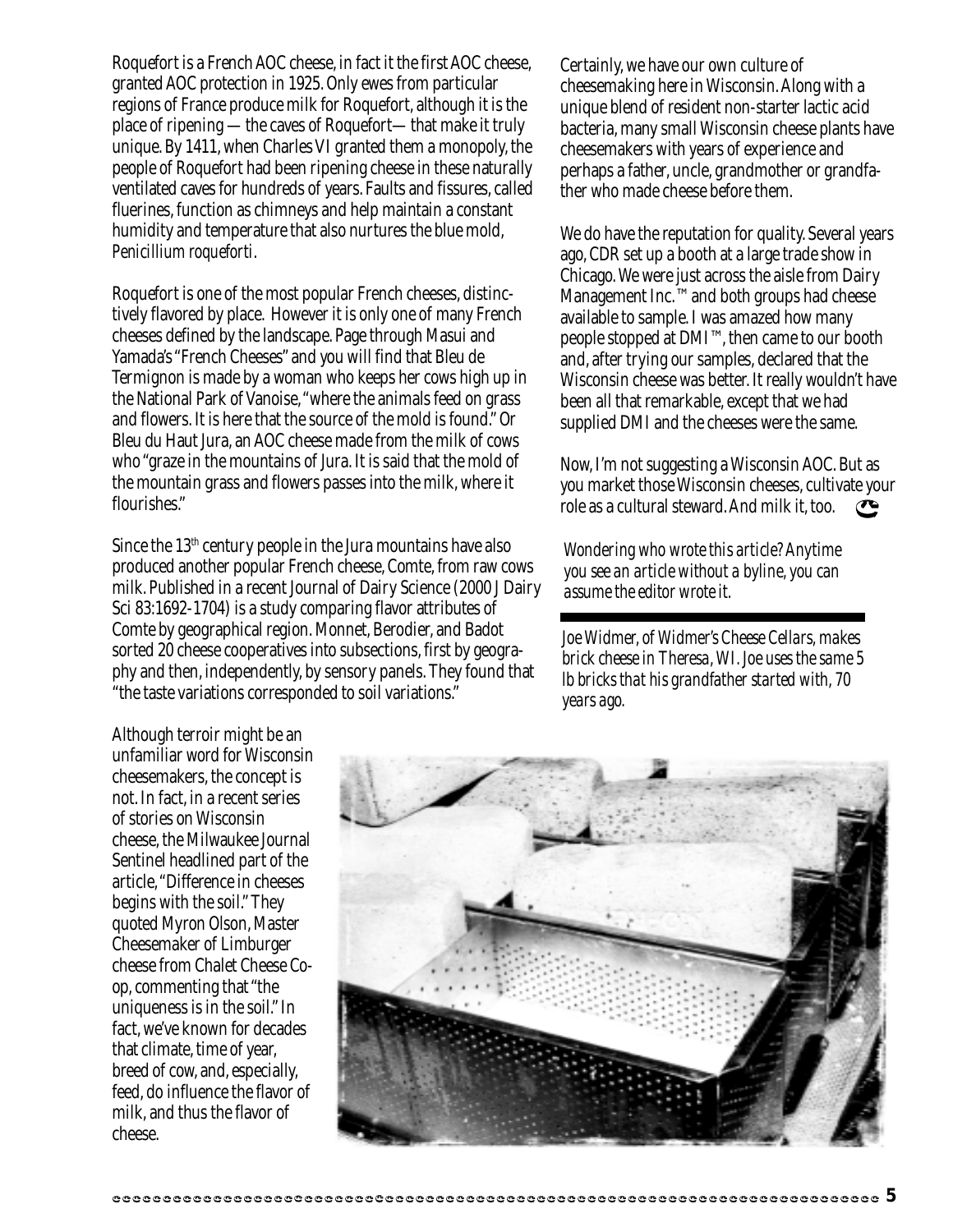#### *continued from page 1*

#### **Table 1. Compositional Analysis of Milk and Cheddar Cheese**

| <b>Standardized Milk</b>                                                                                                                                    | <b>AA Milk</b>                                                                                                                                                                | <b>BB</b> Milk                                                                                                                                                     |
|-------------------------------------------------------------------------------------------------------------------------------------------------------------|-------------------------------------------------------------------------------------------------------------------------------------------------------------------------------|--------------------------------------------------------------------------------------------------------------------------------------------------------------------|
| % Total Protein <sup>1</sup><br>% True Protein <sup>2</sup><br>% Casein<br>% Casein / % Total Protein<br>% Casein / % True Protein<br>% Fat<br>Casein / Fat | $3.28 \pm .06^{\rm A}$<br>$3.07 + .06^{\text{A}}$<br>$2.45 \pm .11^{\rm A}$<br>$75.00 + 1.73$ <sup>A</sup><br>$80.21 + 1.94^{\text{A}}$<br>$3.59 \pm .28$ <sup>A</sup><br>.68 | $3.18 \pm .05^{\rm B}$<br>$2.97 + .05^{\rm B}$<br>$2.42 \pm .02^{\rm A}$<br>$76.00 + .71^{\text{A}}$<br>$81.61 + 1.15^{\text{A}}$<br>3.39 $\pm .14^{\rm B}$<br>.71 |
| <b>Make Sheet Information</b><br>Coagulation addition to cut <sup>3</sup><br>pH at cut                                                                      | $34 \pm 2$ min<br>$6.58 \pm .03$                                                                                                                                              | $20 \pm 1/2$ min<br>$6.52 \pm .03$                                                                                                                                 |
| <b>Cheese Composition</b><br>% Moisture<br>$%$ FDM<br>% Cheese Yield (Actual)<br>% Cheese Yield (milk and cheese adjusted)                                  | $38.41 \pm .92^{\rm A}$<br>$52.05 \pm 2.1^{\rm A}$<br>$9.89 \pm .41^{\rm A}$<br>9.89                                                                                          | $38.68 \pm .70^{\rm A}$<br>$52.23 \pm .83^{\rm B}$<br>$9.60 \pm .23^{\rm A}$<br>9.93                                                                               |
| <b>Yield Data</b><br>R value (solids nonfat, noncasein factor)<br>% Fat Recovery in Cheese<br>% Nitrogen Recovery in Cheese                                 | $1.102 \pm .016$ <sup>A</sup><br>$88.43 \pm .83^{\rm B}$<br>$73.67 \pm .78$ <sup>A</sup>                                                                                      | $1.091 \pm .006^{\rm A}$<br>$90.71 \pm .94^{\text{A}}$<br>$74.97 \pm 1.22^{\text{A}}$                                                                              |

1 % Total Nitrogen x 6.35

2 % Total Nitrogen - Non Protein Nitrogen x 6.35

 $^{\rm 3}$ Coagulae cut at the same firmness as determined by cheese maker

A, BMeans with the same letter are not significantly different

AA cows clotted slower than the milks from the other cows. The difference between the clotting times of AA and BB milks is much less than when cheddar cheese was made, because the pH at coagulant addition was much lower when making mozzarella (6.55 for Cheddar and 6.35 for mozzarella). No differences in any of the sensory attributes among the cheeses could be directly attributable to the type of milk from which the cheese was made. There is a trend towards a softer body in the cheese made from BB milk and a trend towards a less chewy and better elastic stretch when cheese made from BB milk was baked on a pizza.

When you compare cheese yields of milk from AA milk to BB milk in our study, you'll notice that lower solids in the BB milk resulted in lower

cheese yields. The lower solids content of BB milk was not in line with previous studies , and may have been influenced by the small number BB cows in this study.

Cheeses were comparable in composition, and differences in functionality or sensory attributes were not statistically significant. These characteristics could be influenced by slight variations in moisture, pH and fat-in-dry matter, rather than BB genotype. Although milk from cows of different kappa-casein genotypes do not appear to offer any positive or negative sensory characteristics to the cheese, at equal casein and fat levels milk from BB cows is preferred for cheese making because of the higher fat and nitrogen retention. However, at this time, there is no justification to switch to all kappa casein genotype BB cows, unless the total casein and fat content can be increased. In fact, more research on cheese yield and characteristics should be completed before a big shift to kappa casein BB is undertaken. $\sigma$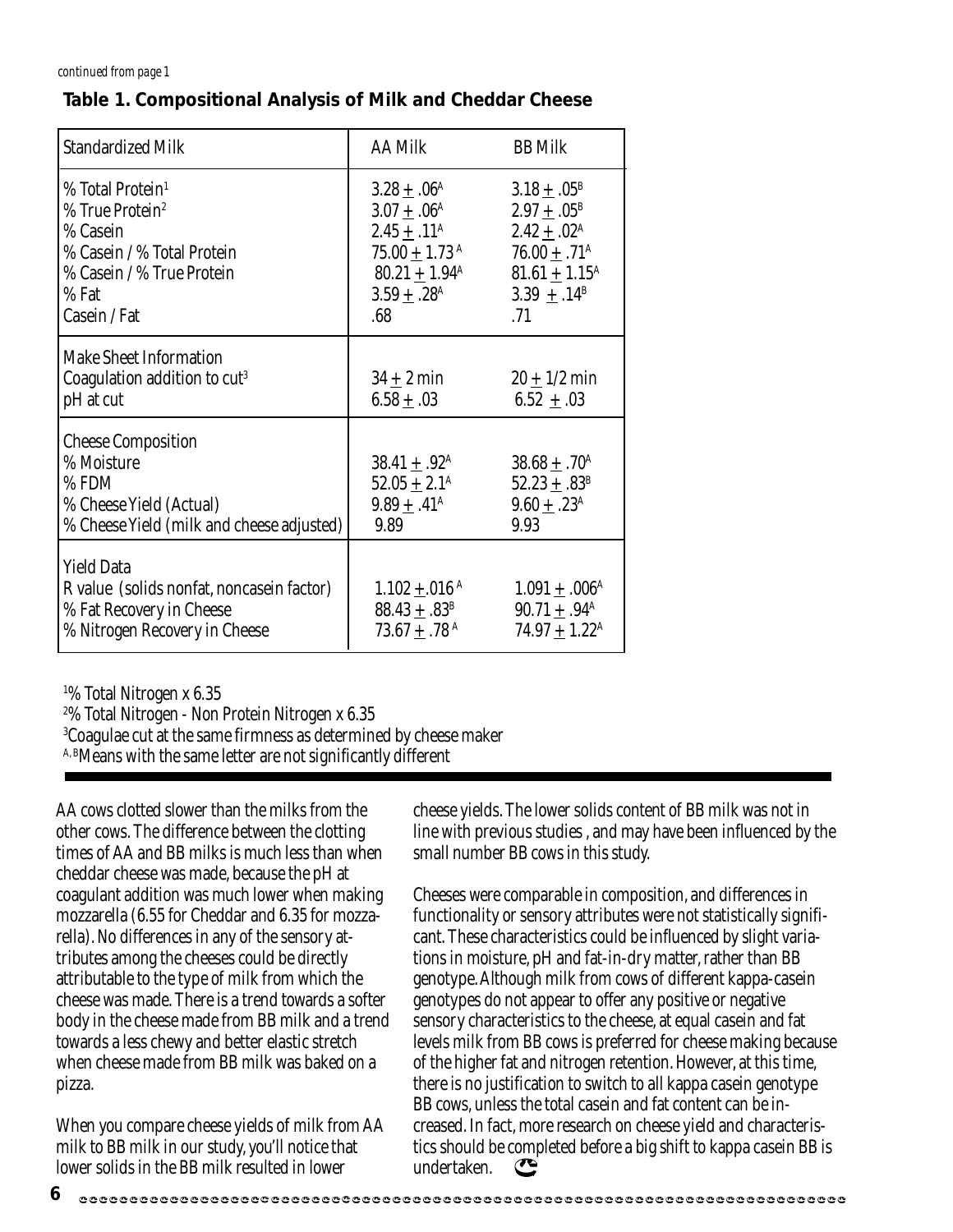# **Fat and Nitrogen Recovery Values Table 2.**

| <b>Cheese Making</b><br>Date                                                                                   | AA                                   | Genotype Genotype<br>BB              | <b>Difference</b><br>$(BB-AA)$     |
|----------------------------------------------------------------------------------------------------------------|--------------------------------------|--------------------------------------|------------------------------------|
| <b>Fat Recovery:</b><br>$97 - 04 - 11$<br>$97 - 05 - 22$<br>$97 - 05 - 30$<br>$97 - 06 - 06$<br>$97 - 06 - 12$ | 88.7<br>87.8<br>89.4<br>88.9<br>87.4 | 92.0<br>90.6<br>90.4<br>89.5<br>91.1 | 3.3<br>2.9<br>1.0<br>0.6<br>3.7    |
| Nitrogen Recovery:<br>$97 - 04 - 11$<br>$97 - 05 - 22$<br>$97 - 05 - 30$<br>$97 - 06 - 06$<br>$97 - 06 - 12$   | 74.4<br>73.9<br>74.2<br>72.4<br>73.4 | 73.4<br>76.5<br>74.3<br>75.1<br>75.7 | $-1.1$<br>2.6<br>0.1<br>2.6<br>2.3 |

## **Ideal cheese milk?**

Puhan and Jakob, of the Swiss Federal Institute of Technology in Zurich, Switzerland, contributed to the 1993 IDF seminar on cheese yield. Like most researchers, they concluded that "For the time being, kappa casein variants should not generally be used as a criterion for selection in dairy cattle breeding." However, it is important to avoid decreasing the frequency of the kappa casein B allele .

They further explained that although their cheesemaking trials did indeed show that kappa casein B milk was superior for cheesemaking, many other factors influence the yield and quality of cheese. In practice, bulk milk from many sources fills the cheese vat, which dilutes the effect of the B casein. However, they described a case where a small herd supplying a small cheese factory in Switzerland did cause a big problem. Serious cheese defects, such as short body and cracks, were definitely caused by insufficient rennetablity of the milk. After testing the cows, the researchers found that the average protein content was 3.06%, SCC was normal, and only 6 out of 16 cows carried the B casein genotype. The long term solution for this herd was adding cows with the kappa casein B genotype. Their conclusion: "It would be tempting to select

cows for the ideal cheese milk with the following casein phenotypes:

| $\alpha s_1$ -Cn CC | <b>B-Cn BB or CC</b> | $\kappa$ -Cn BB    | $\beta$ -Lg BB     |
|---------------------|----------------------|--------------------|--------------------|
| l firm curd         | good rennetability   | good rennetability | high casein number |
|                     | high cheese yield    | high cheese yield  | high cheese yield  |

# **Benefits of Crossbreeding**

If you are looking for the B genotype, you'll find that the frequency of the kappa casein B is higher in both Brown Swiss and Jersey cows. Although L. B. Hansen, University of Minnesota, concluded that crossbreeding Holsteins and Jerseys could offer potential benefits, he wasn't trying to increase the kappa casein B genotypes in a herd. Instead, Hansen was addressing the issue of Holstein inbreeding and the increasing degree of relatedness. In a recent Journal of Dairy Science, Hansen notes that selection for milk yield has been effective. However, "selection in a population of finite size inevitably results in an increase in genetic relationship among individuals in the population." Artificial insemination has had an incredible impact, allowing individual sires to produce thousands of progeny. Hansen points out that, "as relationships accumulate, genetic diversity is diminished." Very little is being done to slow the increases in relationship, and "accumulation of genetic relationships within Holsteins has continued to the point that concern is warranted." He suggests that "continued increase of relationships might result in crossbreeding becoming routine for dairy cattle, as it is for most other food-producing animals."

## **References**

Symposium: Selection for milk yield. Consequences of Selection for Milk Yield from a Geneticist's Viewpoint, L.B. Hansen. Journal of Dairy Science,1145-1150. Vol. 83, No. 5, 2000.



## **References**

Cheese Yield and Factors Affecting its Control, Topic 4: Genetic variants of milk proteins and cheese yield, IDF Seminar Proceedings, Cork, Ireland, April 1993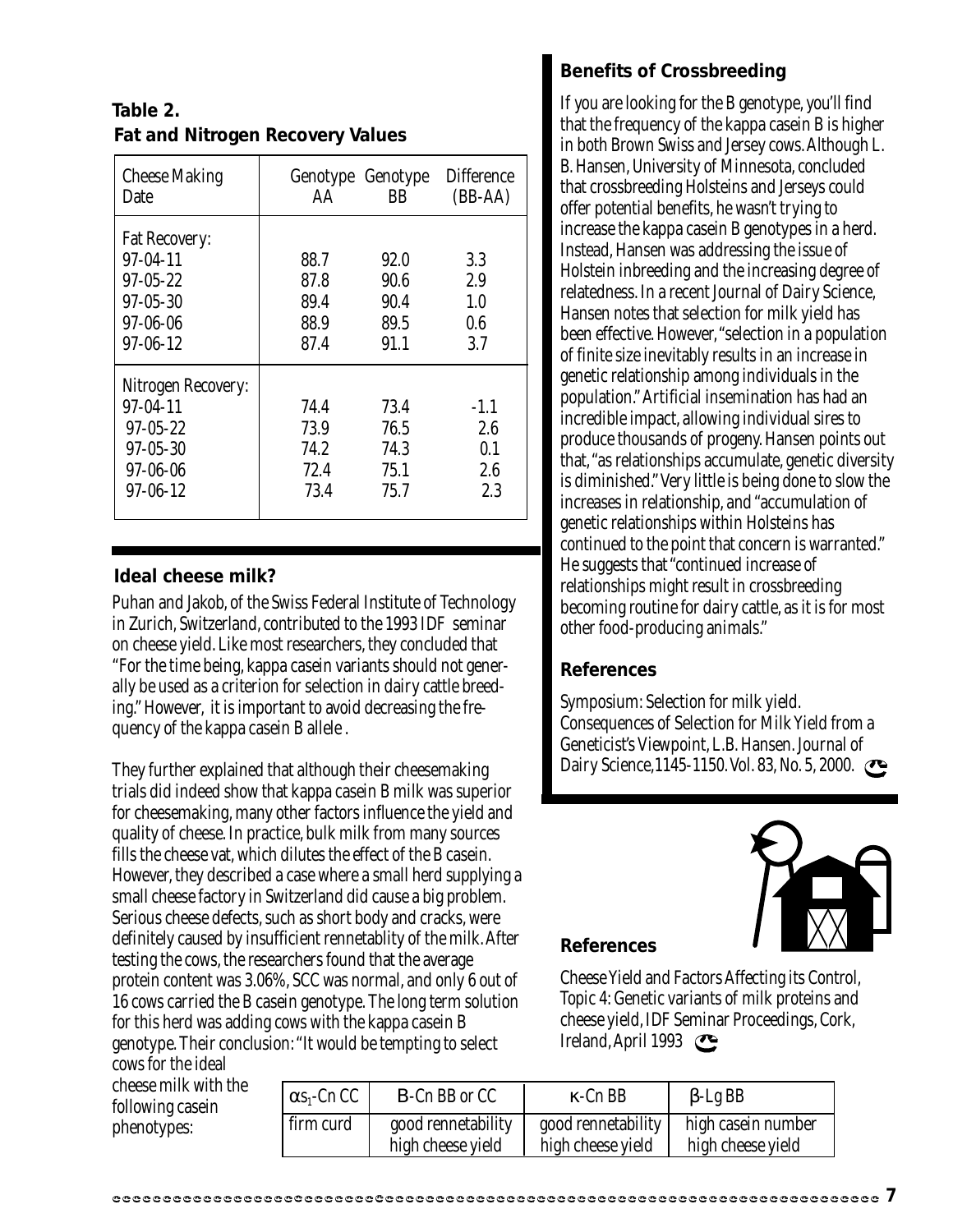# News from CDR



*Matt Zimbric, above, discusses the melting profile of mozzarella at ADSA.*



*Amy Dikkeboom and Doug Emmons talk about cheese yield formulas.*

# **Opportunity**

For undergrads and graduate students—Third Annual Discoveries in Dairy Ingredients Contest Here's a contest that challenges participants to develop innovative product formulations using nonfat dry milk, dry whey or whey derivatives, including whey protein concentrate and whey protein isolate. For eligibility, prizes and rules call Dairy Management Inc.™ at 1-800-248-8829, check the web at www.doitwithdairy.com

### **CDR staff presents at the American Dairy Science Association in Baltimore**

John Jaeggi, Amy Dikkeboom Kerry Kaylegian and Matt Zimbric all traveled to Baltimore to present results of CDR research projects, from melt profiles of mozzarella to milkfat fraction properties. Rani Govindasamy -Lucey chaired a session and Mark Johnson presented at a pre-meeting workshop. In addition, Ed Dudley, Department of Food Science, won the ADSA graduate student competition with a presentation on citrate catabolism and succinate production by nonstarter lactobacilli.

# **Manage cheese yield the EACY© way**

EACY© (Economic Analysis of Cheese Yield), a user-friendly program for any Windows© based computer, is available to help you manage cheese yield data.

 $EACY^{\circ}$  is designed to identify the components of raw milk and track these components as milk is made into cheese and wheybased products. You can use this program to predict cheese yield for alternative milk compositions, to standardize raw milk to meet user defined cheesemilk characteristics, and to evaluate the economic consequences of changes in milk quality, cheese characteristics or market conditions.

 $EACY^{\circ}$  is flexible; it was written to accommodate future industry changes, from designing new cheese and whey derived products to pin pointing alternate standardization procedures. For more information about EACY©, consult the CDR web site at the following address: www.cdr.wisc.edu

To purchase the program contact: Dr. Brian W. Gould, Wisconsin Center for Dairy Research Gould@aae.wisc.edu (608) 263-3212

# **Marth's food safety contributions noted**

Elmer H. Marth, emeritus professor of Food Science, of Bacteriology and of Food Microbiology and Toxicology at the University of Wisconsin-Madison, recently received the NFPA Food Safety Award from the International Association for Food Protection. Marth was honored for the long-term excellence of his contributions to food safety through research, teaching, publications and public service. Food safety research in Dr. Marth's laboratory included studies of aflatoxin, aflatoxin  $M_{1}$  patulin, rubratoxin, enteropathogenic *Escherichia coli*, *Listeria monocytogenes*, S*almonella*, *Staphylococcus aureus*, and degradation to sorbic acid by molds.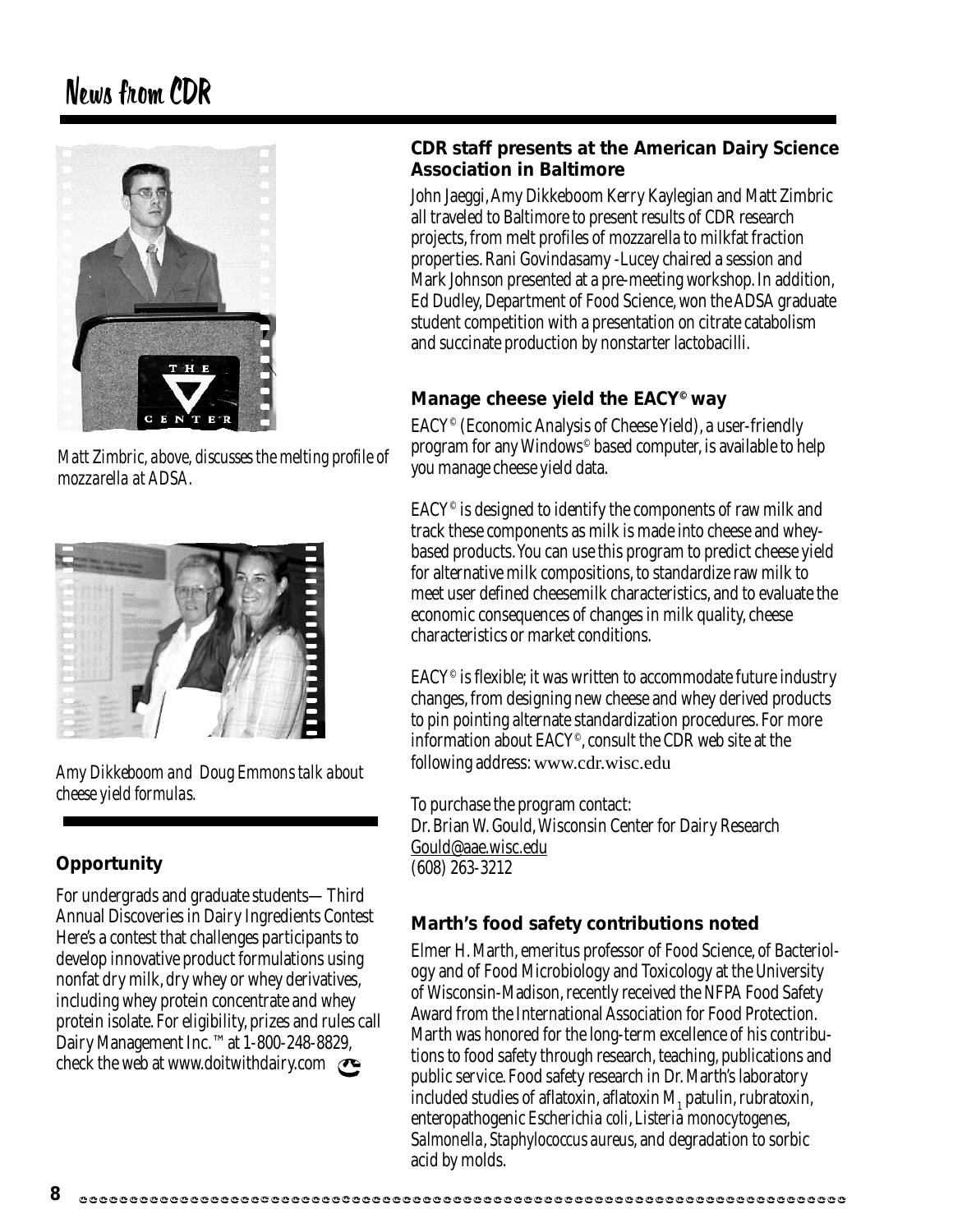

### **New Publications from the International Dairy Federation**

Special Issue No. 0001/2000

"Practical Guide for Control of Cheese Yields"

According to IDF, this book "Examines all the factors affecting cheese yield, from milk composition, hygienic quality, and heat treatment through cheese processing, refining and sampling, to the management, forecasting and optimization of yield."

#### Bulletin No. 346/2000

"Packaging of Milk Products"

Topics discussed at an IDF special conference in September 1999 include: Light induced changes in dairy products, edible films and coatings, modeling of product/packaging interactions, and advances in modified atmosphere and active packaging.

#### Bulletin No. 347/2000

"Organic Dairy Products"

Going organic, what does it mean? Costs involved, effect on productivity and veterinary practice and the transition from conventional production to organic.

www.fil-idf.org e-mail: Info@fil-idf.org

#### **The New American Cheese**

Author Laura Werlin confesses to a life long passion for cheese, and she does her best to kindle the same passion in her readers. Werlin notes that specialty cheesemakers have had to rely on word of mouth, self taught marketing skills, and good luck to get themselves noticed. "Yet getting their message out is key to educating the American public about specialty cheese."

Werlin's pages focusing on cheese tasting, storing, and pairing wine and cheese to serve a cheese course are short but offer a good start for information seekers. She also covers the basics of cheesemaking, and sums up the evolution of cheesemaking in the US.

This is not a book to start paging through when you are hungry. The recipes (and lush photos) will taunt you till you try at least one. From cabbage and goat cheese salad to chicken breast stuffed with spinach and fromage blanc, these recipes encourage experimentation with specialty cheese. Sprinkled among the recipes are cheesemaker profiles, including nine from Wisconsin.

Published in 2000 by Stewart, Tabori and Chang A division of U.S. Media Holdings, Inc. 115 West 18th St. New York, NY 10011



#### **Ragusano Heritage and landscape: The art of traditional cheese-making**

Text by Francesco Amata, Guiseppe Licitra, and Diego Mormorio. Photographs by Guiseppe Leone Consorzio Ricerca Filiera Lattiero-Casearia Ragusa, Sicily Federico Motta Editore

It really isn't fair to mention a book that might be impossible to get. However, this book, which includes photos and essays of the history of agriculture, landscape and cheesemaking in the Sicilian province of Ragusa, is an exquisite Italian expression of terroir.

Pages of intriguing black and white photos, including many of cheesemaking, take you to Ragusa to show you the landscape, the people and process of producing the artisan cheese Ragusano.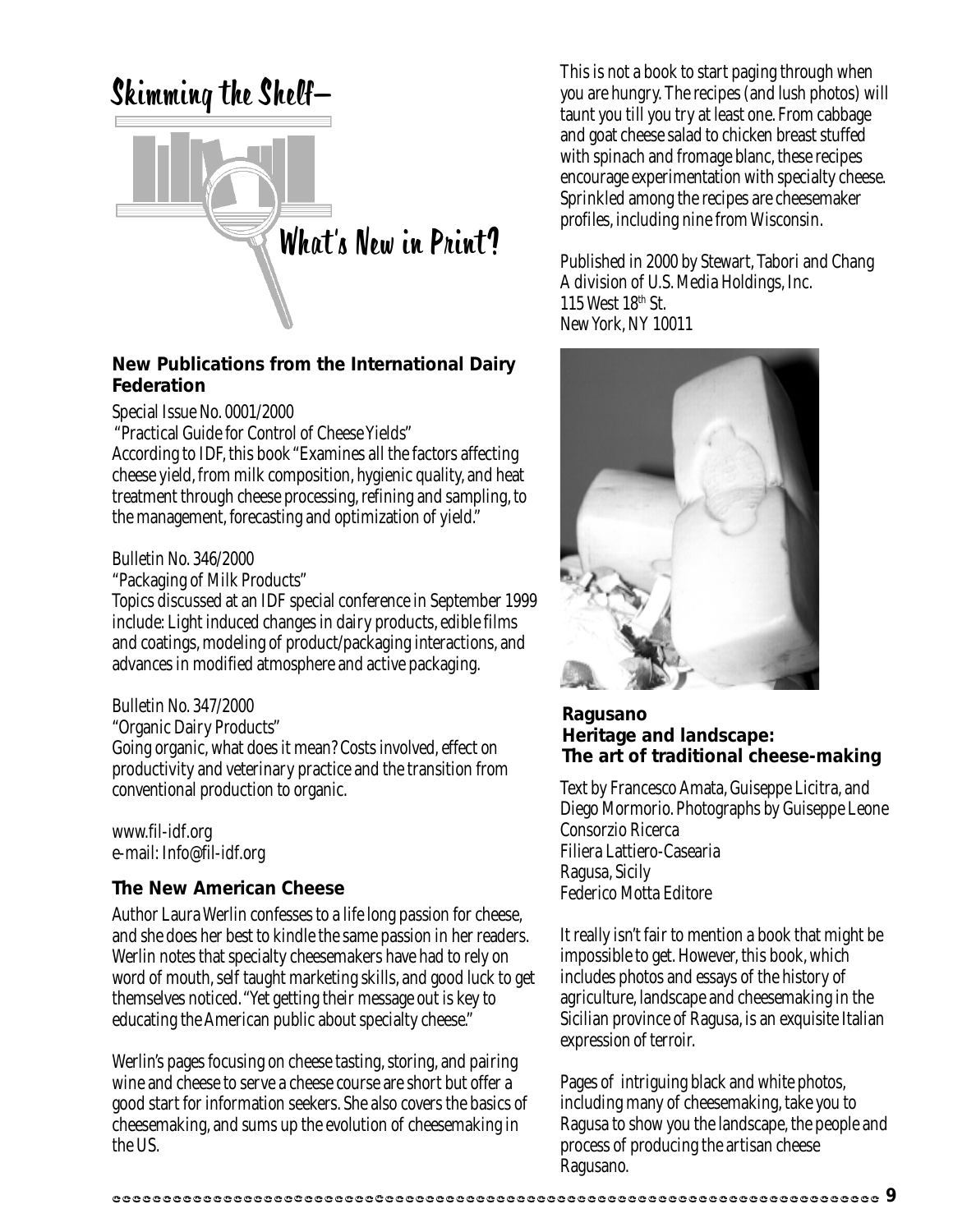

*Curd Clinic doctor for this issue is Cristina Esteves. Cristina received her BS and MS from the University of Coimbra, Portugal. In 1997 she accepted a position as Assistant Professor at the Polythecnical Institute of Braganca, Portugal, where she taught Molecular Biology and Enzymatic Tecnhology for 2 years. Since 1992, her research has focused on vegetable coagulants. She is currently a Visiting Assistant Scientist at the University of Wisconsin-Madison and is working on her PhD with Dr. J. Lucey. Her research characterizes the gelation process of the vegetable coagulants of* Cynara cardunculus L. *and* Cynara humilis *L. compared to chymosin.*

#### **References**

Banks, J. M., Roa, I., Muir, D.D., Manipulation of the texture of lowfat cheddar using a plant protease extracted from Cynara cardunculus. The Australian J of Dairy Tech, Vol 53, June 1998.

Esteves, C., Verissimo, P.C., Faro, C. J. and Pires, E. V. Biochemical characterization of the vegetable rennets from the flowers of cardoon: comparison to calf rennet. J. of Dairy Sci Abstracts (suppl 1)78: 145, 1995

Macedo, I, Faro, C., and Pires, E. Specificity and kinetics of the milk-clotting enzyme from cardoon (*Cynara cardunculus* L.) toward bovine κ casein. J. Agric.Food Chem. 41(10)1537-1540. 1993

# Curd Clinic

 I've heard that there is a plant that cheesemakers can use to coagulate milk for cheese. Can you tell me more about it? Q.

 Cheesemakers have used the vegetable coagulant, *Cynara cardunculus* L. for more than 2000 years in Portugal. *C. cardunculus* L. is a thistle that grows wild in Portugal and other southern European countries. A.

## **Portugese cheesemakers harvest coagulant**

Cheesemakers harvest *C. cardunculus* L. plants on their farms. They remove the purple part of the flower (stigmas), which contains the coagulant. The stigmas of *C. cardunculus* L. are then dried at room temperature in the dark. In the dried form, the coagulant is very stable and can be stored for years. *C. cardunculus* L. may also be purchased from local shops. Before using *C. cardunculus* L., the stigmas are crushed in water with a mortar and a pestle. When the resulting extract is filtered it is ready to be added to the milk.

## **Coagulant characteristics**

Similar to calf rennet, the vegetable coagulant of *C. cardunculus* L. contains two different enzymes, cardosin A and cardosin B. These two enzymes have been purified and characterized, and the cDNA sequences have been obtained. Cardosin B is more proteolytic than cardosin A and is found in lower amounts in the coagulant. Due to its characteristics, cardosin A is considered a chymosin-like enzyme, whereas cardosin B is a pepsin-like enzyme. Moreover, the relative proportions of cardosin A and B in *C. cardunculus* L. are similar to those of chymosin and pepsin in calf rennet. The similarities between the two types of coagulants may explain why this vegetable rennet performs well in cheesemaking.

In previous studies, we found that *Cynara humilis* L., another thistle similar to *Cynara cardunculus* L., contains only the chymosin-like compound cardosin A. Thus, *C. humilis* L. resembles fermentation-produced chymosin. *C. humilis* L. can also be used for making cheese.

# **Coagulation**

*C. cardunculus* L. initiates coagulation in cow and sheep milk by cleaving the k-casein in the same position as chymosin. Both *C. cardunculus* L. and chymosin cleave the same type of sites in  $\alpha_s$ and β-caseins, although *C. cardunculus* L. cleaves more sites than chymosin.

#### **Cheese**

The majority of Portuguese cheeses are produced with vegetable coagulant. These cheeses, considered a delicacy, have unique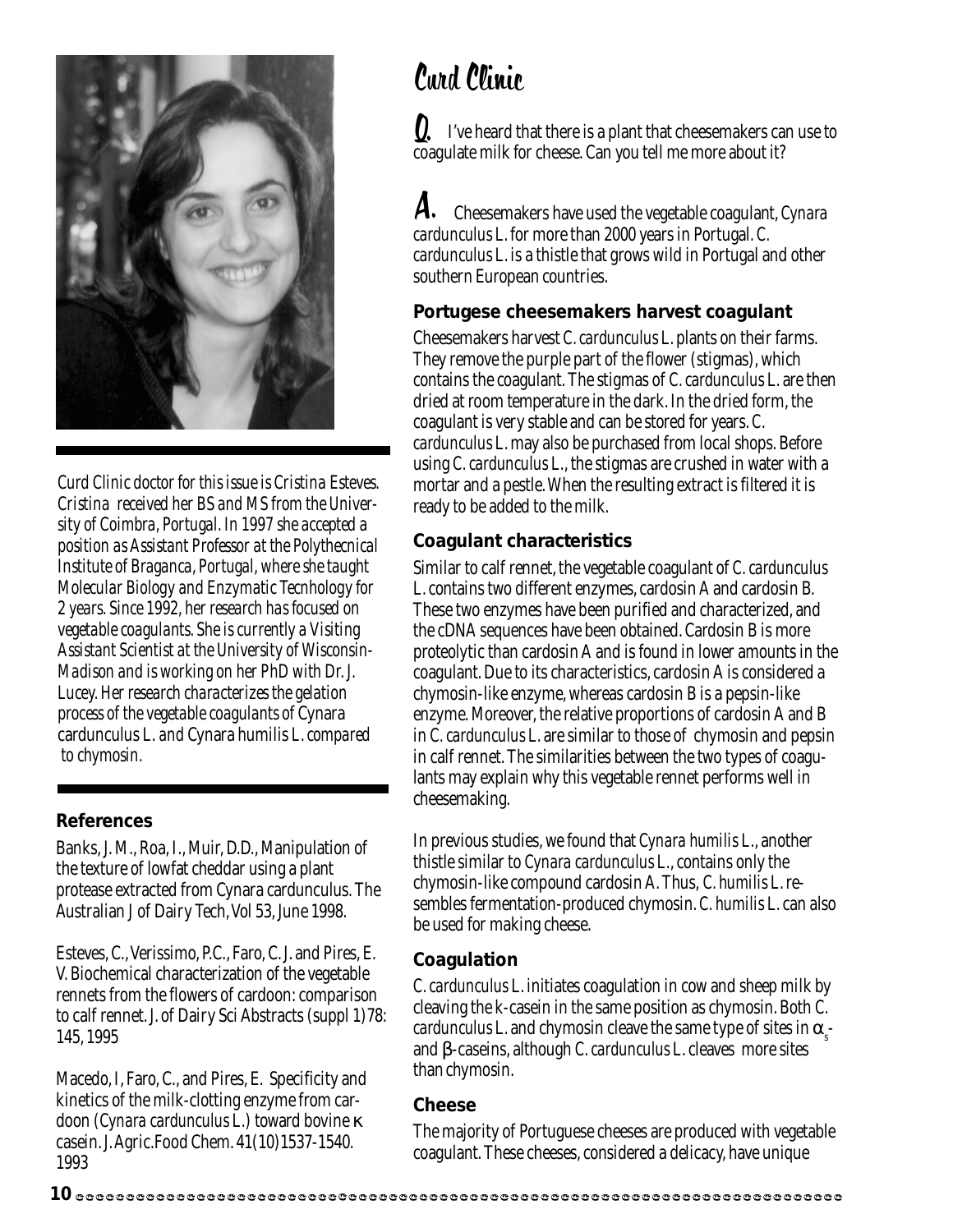**Table 2.Cheeses produced with the plant coagulant** *Cynara cardunculus*

**Portugal**

**Queijo Serra da Estrela (PDO) Queijo Serpa (PDO) Queijo de Azeitao (PDO) Queijo de Castelo Branco (PDO) Queijo de Nisa (PDO) Queijo de Evora (PDO)**

**Spain Queso los Pedroches Queso de la Serena (PDO) Torta del Casar**

**Italy**

**Cacio Fiori**

*PDO = Protected Denomination of Origin*

produced with *C. cardunculus* L. in Portugal, Spain and Italy. *C. cardunculus* L. is used in sheep milk, or mixtures of sheep, goat and/or cow milk. In sheep milk, *C. cardunculus* L. produces cheeses with a strong flavor and aroma. Cheeses ripened for 1 month are smooth and have a soft texture. *C. cardunculus* L. is adequate for the production of soft bodied cheeses, specially sheep milk cheese. Since the coagulants of *C. cardunculus* L. and *C. humilis* L. are obtained from plants, using them to make cheese produces distinct vegetarian cheeses.

*continued from page 10*

Ramalho-Santos, M., Verissimo, P., Faro, C. and Pires, E.Action on bovine  $\alpha_{1}$  casein of cardosins A and B, aspartic proteases from the flowers of *Cynara cardunculus*. Biochem. Biophys. Acta 1297L83-89. 1995

 Verissimo, P., Esteves, C. Faro, C.and Pires, E. The vegetable rennet of Cynara cardunculus L. contains two proteinases with chymosin and pepsin like speficities. Biotech letters. 17 (6):621- 626. 1995.

Vieira de Sa, F, and Barbosa, M, . Cheesemaking with a vegetable rennetfrom Cardo, Journal of Dairy Science, 39, 335, 1972.

flavor and texture characteristics. To assure quality and authenticity, these Portuguese cheeses are legally protected by the Denomination of Protected Origin created by the European Union. Table 1 lists some of the cheeses

> Please help us keep our mailing list current! Simply phone, fax or e-mail the information requested below to:

**Has your**

**Would you like**

**to subscribe to**

**the Pipeline?**

**address**

**changed?**

*The Dairy Pipeline* Center for Dairy Research 1605 Linden Dr. Madison, WI 53706 phone: 608/262-8015 fax: 608/262-1578

| Street Address ___________________     |
|----------------------------------------|
|                                        |
|                                        |
| State ___________________________      |
|                                        |
|                                        |
| (and mailing code)                     |
| $\Box$ CHANGE $\Box$ ADD $\Box$ REMOVE |